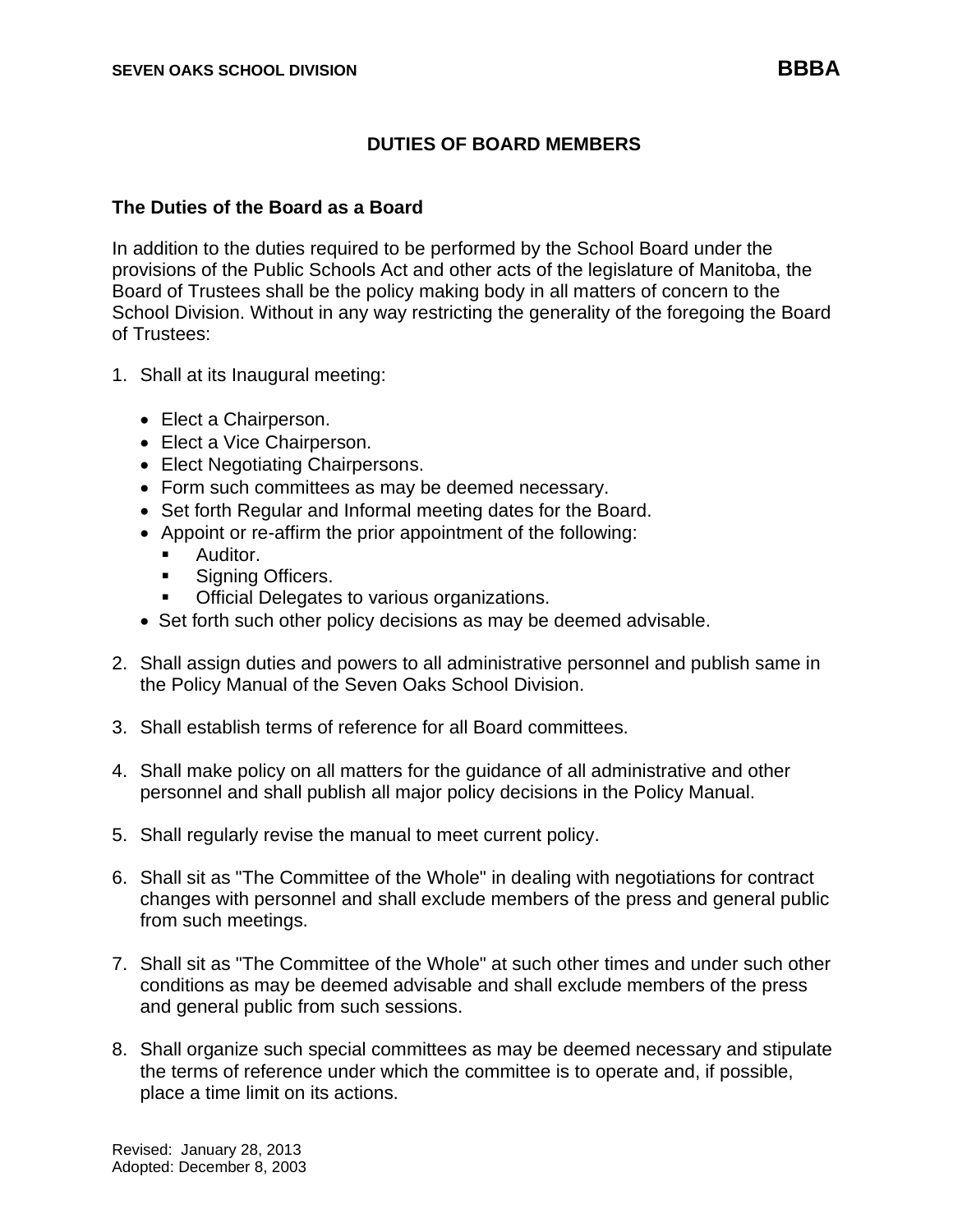- 9. Shall receive reports from all committees at the proper times following the meeting of such committees and take such action as may be deemed advisable.
- 10. Shall assign various Board members to such committees or public groups as may be required from time to time and shall instruct these delegations as to their duties and responsibilities while acting on behalf of the Board.
- 11. Shall make, or cause to be made, such statements, announcements, press or publicity releases dealing with Board policies, actions or plans in written form (approved at a duly called meeting of the Board at which a quorum is present) as may be required.
- 12. Will abide by the provisions of all federal, provincial and local legislation, including but not limited to human rights statutes, *The Public Schools Act,* and school division by-laws and policies.

## **The Duties of Board Members as Individual Board Members**

The Board members severally shall serve as the Board of the Division and as such shall have all the powers, duties and responsibilities enumerated in the Public Schools Act and any other acts of the Province having reference to School Board. Individual Board members, without in any way restricting the above:

- 1. Shall attend all duly called meetings of the Board and any Committees to which they are appointed.
- 2. Shall serve as Chair of Committees and of the Board as called upon and accept any other assignments given them by the Board unless they feel they cannot fulfil the duties thus assigned.
- 3. Shall inform the Secretary-Treasurer of any absences contemplated which would affect their attendance at any Board or Committee meetings to which they have been called.
- 4. Understand that their position may make them privy to confidential information about individuals including students or staff, or financial or other sensitive matters, and will keep any such information confidential.
- 5. Shall direct all complaints against Board policy, Board officials, principals, teachers and other personnel through proper channels.
- 6. Shall direct all requests for appearance at Board or Committee meetings by prospective delegations to the Superintendent.
- 7. Shall act as representative of the Board at all public functions they are called upon to attend in their capacity as Board members.